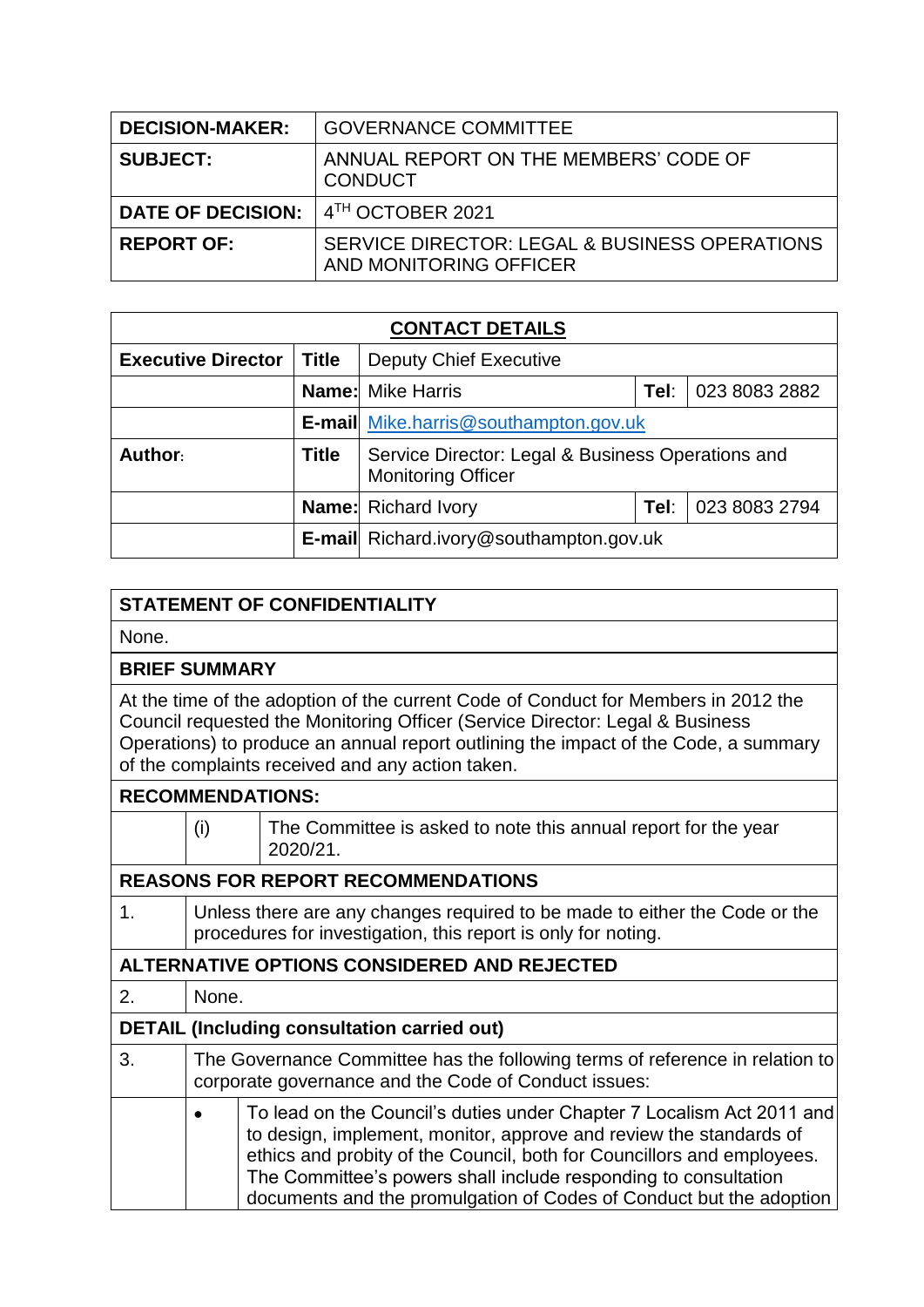|                                                                                                                                                                                                                                                                                                                                                                                                                                              | and revisions to the local Members Code of Conduct shall be reserved<br>to the Council.                                                                                                                                                                                                       |  |  |
|----------------------------------------------------------------------------------------------------------------------------------------------------------------------------------------------------------------------------------------------------------------------------------------------------------------------------------------------------------------------------------------------------------------------------------------------|-----------------------------------------------------------------------------------------------------------------------------------------------------------------------------------------------------------------------------------------------------------------------------------------------|--|--|
|                                                                                                                                                                                                                                                                                                                                                                                                                                              | To lead on all aspects of Corporate Governance by promoting the<br>values of putting people first, valuing public service and creating a norm<br>of the highest standards of personal conduct.                                                                                                |  |  |
|                                                                                                                                                                                                                                                                                                                                                                                                                                              | To oversee and manage programmes of guidance, advice and training<br>on ethics, standards and probity for Councillors and employees and on<br>the Members Code of Conduct.                                                                                                                    |  |  |
|                                                                                                                                                                                                                                                                                                                                                                                                                                              | To be responsible for the Council's register of Members' interests and<br>to receive reports from the Monitoring Officer on the operation of the<br>register from time to time.                                                                                                               |  |  |
|                                                                                                                                                                                                                                                                                                                                                                                                                                              | To be responsible for written guidance and advice on the operation of<br>the system of declarations of Members' Interests and to receive reports<br>form the Monitoring Officer on the operation of the system of<br>declarations from time to time.                                          |  |  |
|                                                                                                                                                                                                                                                                                                                                                                                                                                              | To establish, monitor, approve and issue advice and guidance to<br>Councillors on a system of dispensations to speak on, or participate in,<br>matters in which they have interests and give dispensation in<br>appropriate cases.                                                            |  |  |
|                                                                                                                                                                                                                                                                                                                                                                                                                                              | To exercise the functions of the Council in relation to the ethical<br>framework, corporate governance and standards of conduct of Joint<br>Committees and other bodies.                                                                                                                      |  |  |
|                                                                                                                                                                                                                                                                                                                                                                                                                                              | To establish a Standards Sub-Committee to investigate and determine<br>appropriate action in respect of alleged breaches of the Members Code<br>of Conduct.                                                                                                                                   |  |  |
|                                                                                                                                                                                                                                                                                                                                                                                                                                              | To support the Monitoring Officer and Executive Director: Finance &<br>Commercialisation in their statutory roles and the issuing of guidance<br>on them from time to time.                                                                                                                   |  |  |
|                                                                                                                                                                                                                                                                                                                                                                                                                                              | To receive regular reports on the performance of the Corporate<br>Complaints process, Local Government & Social Care Ombudsman<br>referrals, Annual Governance Statement and Code of Corporate<br>Governance and to recommend revisions to related policies and<br>procedures as appropriate. |  |  |
| The Council has a responsibility for making arrangements to receive and<br>consider complaints against Councillors in Southampton. Stage 1 is receipt<br>and initial consideration and, where appropriate, informal resolution by the<br>Monitoring Officer. Where warranted, at Stage 2, the Governance Committee<br>will determine the complaint following a detailed investigation by the<br>Monitoring Officer or someone on his behalf. |                                                                                                                                                                                                                                                                                               |  |  |
| Since the adoption of the current Members' Code of Conduct, the Standards<br>Sub-Committee has not had cause to meet to consider any allegations of<br>breach of the Members' Code of Conduct                                                                                                                                                                                                                                                |                                                                                                                                                                                                                                                                                               |  |  |
| <b>Complaints Received</b>                                                                                                                                                                                                                                                                                                                                                                                                                   |                                                                                                                                                                                                                                                                                               |  |  |
|                                                                                                                                                                                                                                                                                                                                                                                                                                              | The Council adopted a revised Members' Code of Conduct consistent with the<br>requirements of the Localism Act 2011 on 11th July 2012.                                                                                                                                                        |  |  |
|                                                                                                                                                                                                                                                                                                                                                                                                                                              |                                                                                                                                                                                                                                                                                               |  |  |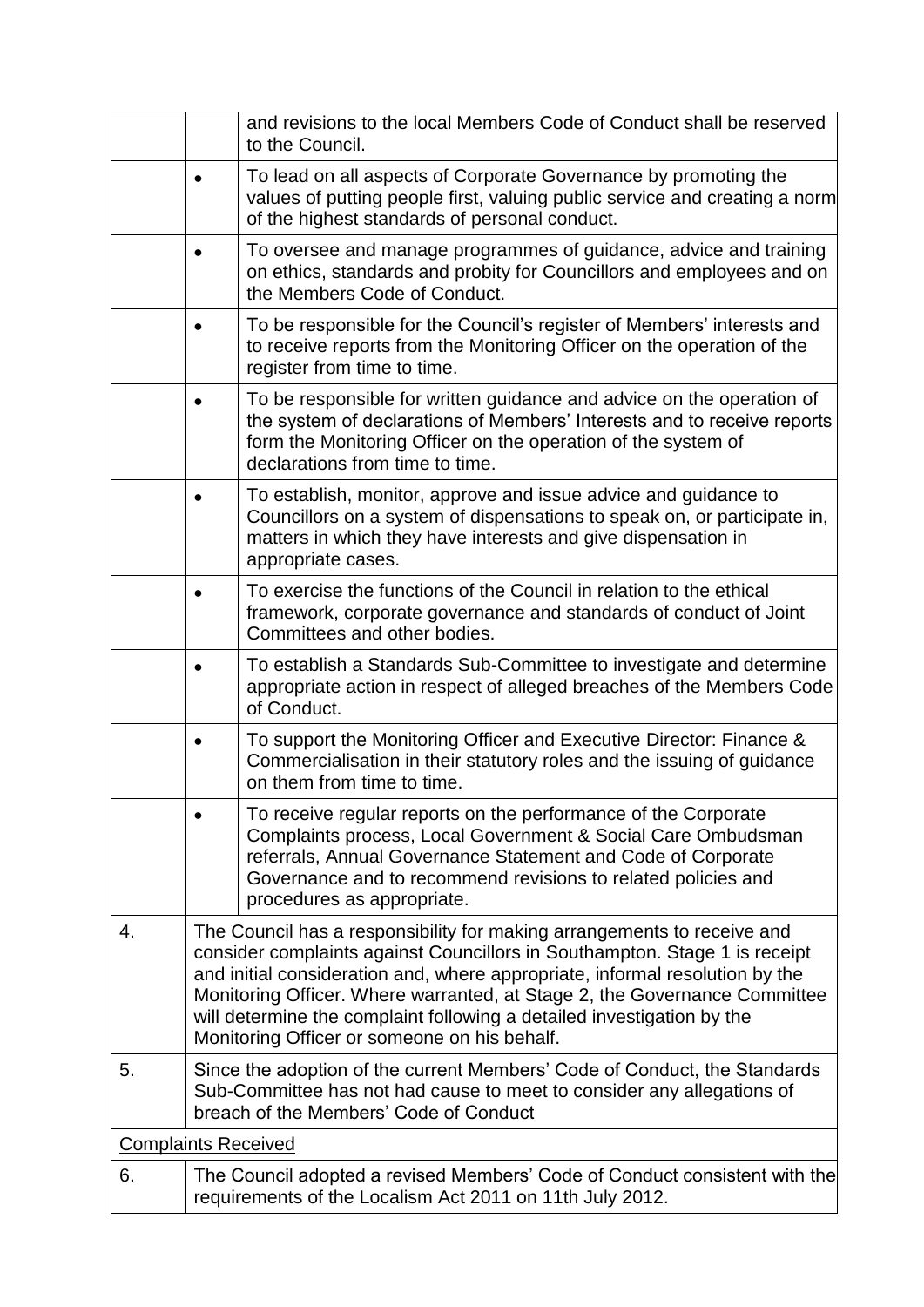| 7.                                       | In summary, the regime remains fairly low key. All members have completed<br>their Register of Interests, are reminded annually of the need to keep it<br>updated (the Register is publicly accessible and viewable online) and a few<br>complaints have been received. All issues / complaints have been resolved by<br>the Monitoring Officer, investigated as appropriate and/or rejected and advice<br>given to the complainant at Stage 1 of the complaints procedure, meaning<br>that there have been no determinations or findings of a failure to comply with<br>the relevant Code of Conduct by the Committee.                                                                                                                                                                                                                                                                                    |  |  |
|------------------------------------------|------------------------------------------------------------------------------------------------------------------------------------------------------------------------------------------------------------------------------------------------------------------------------------------------------------------------------------------------------------------------------------------------------------------------------------------------------------------------------------------------------------------------------------------------------------------------------------------------------------------------------------------------------------------------------------------------------------------------------------------------------------------------------------------------------------------------------------------------------------------------------------------------------------|--|--|
| 8.                                       | The Monitoring Officer received 3 formal written complaints about Councillors<br>in 2020/21 which required preliminary investigation.                                                                                                                                                                                                                                                                                                                                                                                                                                                                                                                                                                                                                                                                                                                                                                      |  |  |
| 9.                                       | All complaints, formal and informal, are taken seriously and investigated<br>proportionately as appropriate. In order to be considered under the formal<br>complaints process, complaints must be submitted in writing, must provide<br>substantiated information and should outline what form of resolution the<br>complainant is seeking. When a complaint does not meet these criteria and<br>does not reveal a potential breach of the Members' Code of Conduct, it is<br>treated as a "general enquiry". This means that the Monitoring Officer<br>responds to the complainant in writing explaining why the matters complained<br>of do not constitute a potential breach of the Members' Code of Conduct.<br>Occasionally, due to capacity or other reasons that the Monitoring Officer<br>deems appropriate, independent external assistance may be sought to assist<br>in determining complaints. |  |  |
| 10.                                      | When a complaint is submitted which provides the relevant information, the<br>Monitoring Officer will consider and decide as to whether it will be treated as a<br>valid complaint or not. Where it is considered valid, the Monitoring Officer may<br>deal with the matter under delegated powers unless, after consultation with<br>the Designated Independent Person, it is considered that the breach is<br>potentially serious enough to merit putting before the Standards Sub<br>Committee for determination. None met that threshold. All complaints<br>received were determined at an early stage and the complainant advised of<br>the reasons. Members against whom a complaint is made are generally not<br>advised at this preliminary stage.                                                                                                                                                 |  |  |
|                                          | <b>Applications for Dispensation</b>                                                                                                                                                                                                                                                                                                                                                                                                                                                                                                                                                                                                                                                                                                                                                                                                                                                                       |  |  |
| 11.                                      | If a member wishes to apply for a dispensation to allow them to take part in a<br>meeting with a disclosable pecuniary interest, they must submit a written<br>application to the Monitoring Officer. Applications are then decided by him or<br>by the Governance Committee.                                                                                                                                                                                                                                                                                                                                                                                                                                                                                                                                                                                                                              |  |  |
| 12.                                      | The Localism Act 2011 substantially changed the rules on interests.<br>Regretfully, it was incomplete to order to permit members to carry out their full<br>duties in relation to being able to vote on the budget. Annually before Full<br>Council, all members are granted a blanket dispensation by the Monitoring<br>Officer to allow them to take part in the decision to approve the Council's<br>budget and set the Council Tax bands. No other dispensations have been<br>applied for.                                                                                                                                                                                                                                                                                                                                                                                                             |  |  |
| <b>Supporting Members of the Council</b> |                                                                                                                                                                                                                                                                                                                                                                                                                                                                                                                                                                                                                                                                                                                                                                                                                                                                                                            |  |  |
| 13.                                      | Training has previously been provided to newly elected members, and as<br>required for new Cabinet Members and those members who sit on regulatory                                                                                                                                                                                                                                                                                                                                                                                                                                                                                                                                                                                                                                                                                                                                                         |  |  |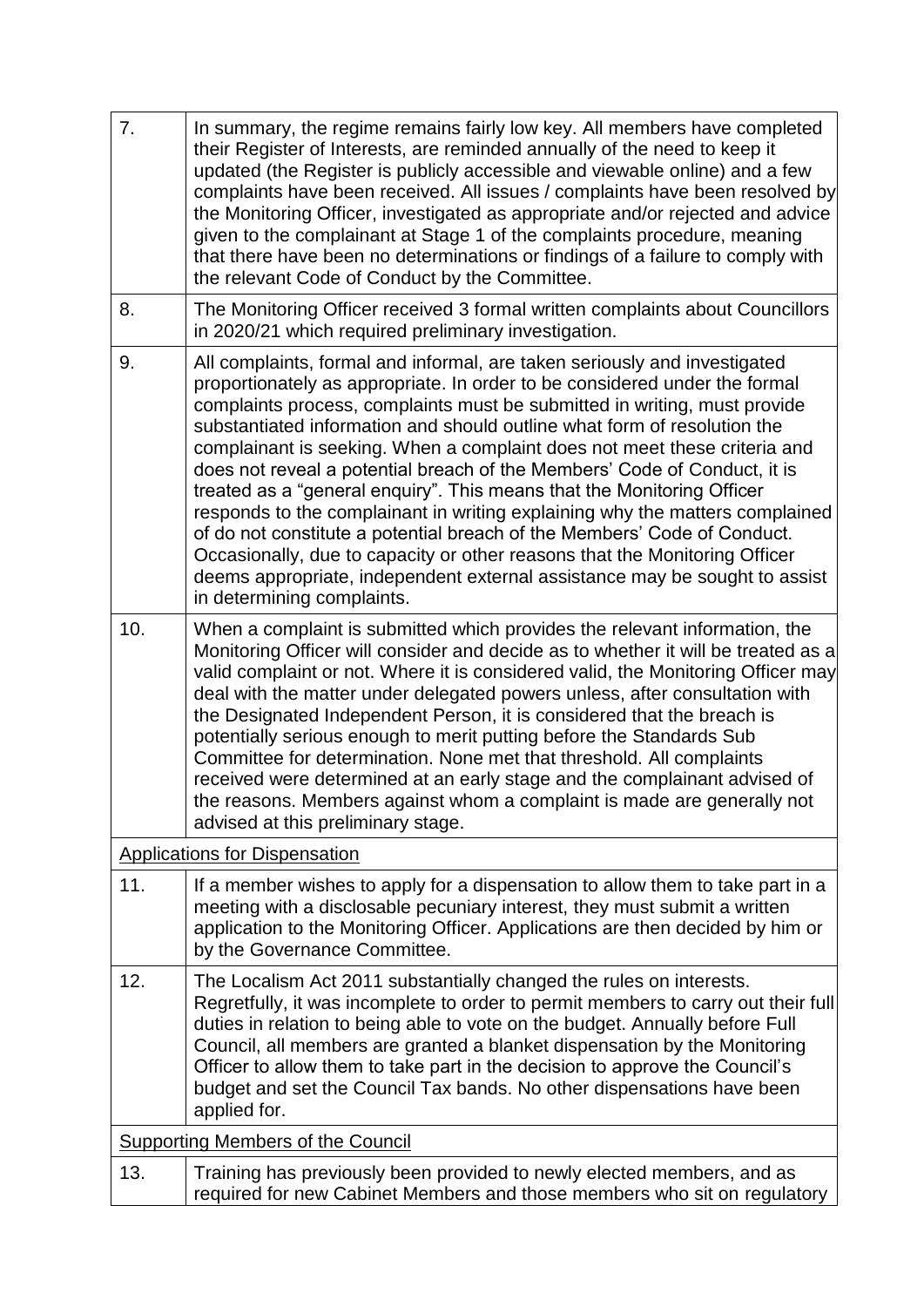|                              | bodies such as Licensing Committee and the Planning & Rights of Way<br>Panel.                                                                                                                                                                                                                                                                                                                                                                                                                                                                                                                                                                                                                                                                                                                                            |  |  |
|------------------------------|--------------------------------------------------------------------------------------------------------------------------------------------------------------------------------------------------------------------------------------------------------------------------------------------------------------------------------------------------------------------------------------------------------------------------------------------------------------------------------------------------------------------------------------------------------------------------------------------------------------------------------------------------------------------------------------------------------------------------------------------------------------------------------------------------------------------------|--|--|
| 14.                          | Importantly, the adopted Member Learning & Development Strategy has been<br>implemented and member training via external partners, such as the LGA and<br>SEE, has gradually increased. Group Leaders have committed to increasing<br>member development at all levels of office to better support members in<br>discharging their roles. The planned induction and training programme has<br>been implemented and ongoing development is currently being discussed.<br>However, as it is likely the impact of the pandemic and subsequent different<br>ways of working will continue for the foreseeable future officers (and external<br>providers) are reconsidering how ongoing training and support can best be<br>effectively provided in order to ensure members are equipped to discharge<br>their duties fully. |  |  |
|                              | It is essential that all councillors are equipped with the skills and knowledge<br>required to enable them to fulfil their various roles effectively and the<br>programme will offer a range of learning and development opportunities<br>utilising external training events, online resources and support via the Local<br>Government Association and other third party providers. The programme<br>will offer a mix of in-house training and development opportunities via officer-<br>led training, e-learning packages, and briefings.                                                                                                                                                                                                                                                                               |  |  |
|                              | Presently bespoke training sessions are offered to support councillors with<br>their roles on committees and panels (including specific training around<br>planning and licensing legislation, as well as opportunities around effective<br>scrutiny and chairing skills).                                                                                                                                                                                                                                                                                                                                                                                                                                                                                                                                               |  |  |
|                              | To coincide with the redesigned member development and induction<br>programme in 2022, we are looking to achieve cross-party support to<br>establish a minimum/ mandatory attendance requirement.                                                                                                                                                                                                                                                                                                                                                                                                                                                                                                                                                                                                                        |  |  |
| 15.                          | In addition, the Head of Business Operations and the Head of Organisational<br>Development have developed and are implementing individual and team<br>development for Cabinet Members and then with the Executive Management<br>Team that includes use of psychometric and 360-degree feedback tools to<br>support them.                                                                                                                                                                                                                                                                                                                                                                                                                                                                                                 |  |  |
|                              | <b>Gifts &amp; Hospitality</b>                                                                                                                                                                                                                                                                                                                                                                                                                                                                                                                                                                                                                                                                                                                                                                                           |  |  |
| 16.                          | The requirement for members to register any gifts or hospitality received in<br>their capacity as an elected member is currently set at a minimum of £50.<br>Minimal notifications have been made which probably reflects the limited<br>quantity and value of any received. This requirement does, however, exclude<br>anything relevant to elected members who are the Mayor or Sherriff when<br>acting in those capacities                                                                                                                                                                                                                                                                                                                                                                                            |  |  |
| <b>RESOURCE IMPLICATIONS</b> |                                                                                                                                                                                                                                                                                                                                                                                                                                                                                                                                                                                                                                                                                                                                                                                                                          |  |  |
| <b>Capital/Revenue</b>       |                                                                                                                                                                                                                                                                                                                                                                                                                                                                                                                                                                                                                                                                                                                                                                                                                          |  |  |
| 17.                          | None.                                                                                                                                                                                                                                                                                                                                                                                                                                                                                                                                                                                                                                                                                                                                                                                                                    |  |  |
|                              | <b>Property/Other</b>                                                                                                                                                                                                                                                                                                                                                                                                                                                                                                                                                                                                                                                                                                                                                                                                    |  |  |
| 18.                          | None.                                                                                                                                                                                                                                                                                                                                                                                                                                                                                                                                                                                                                                                                                                                                                                                                                    |  |  |